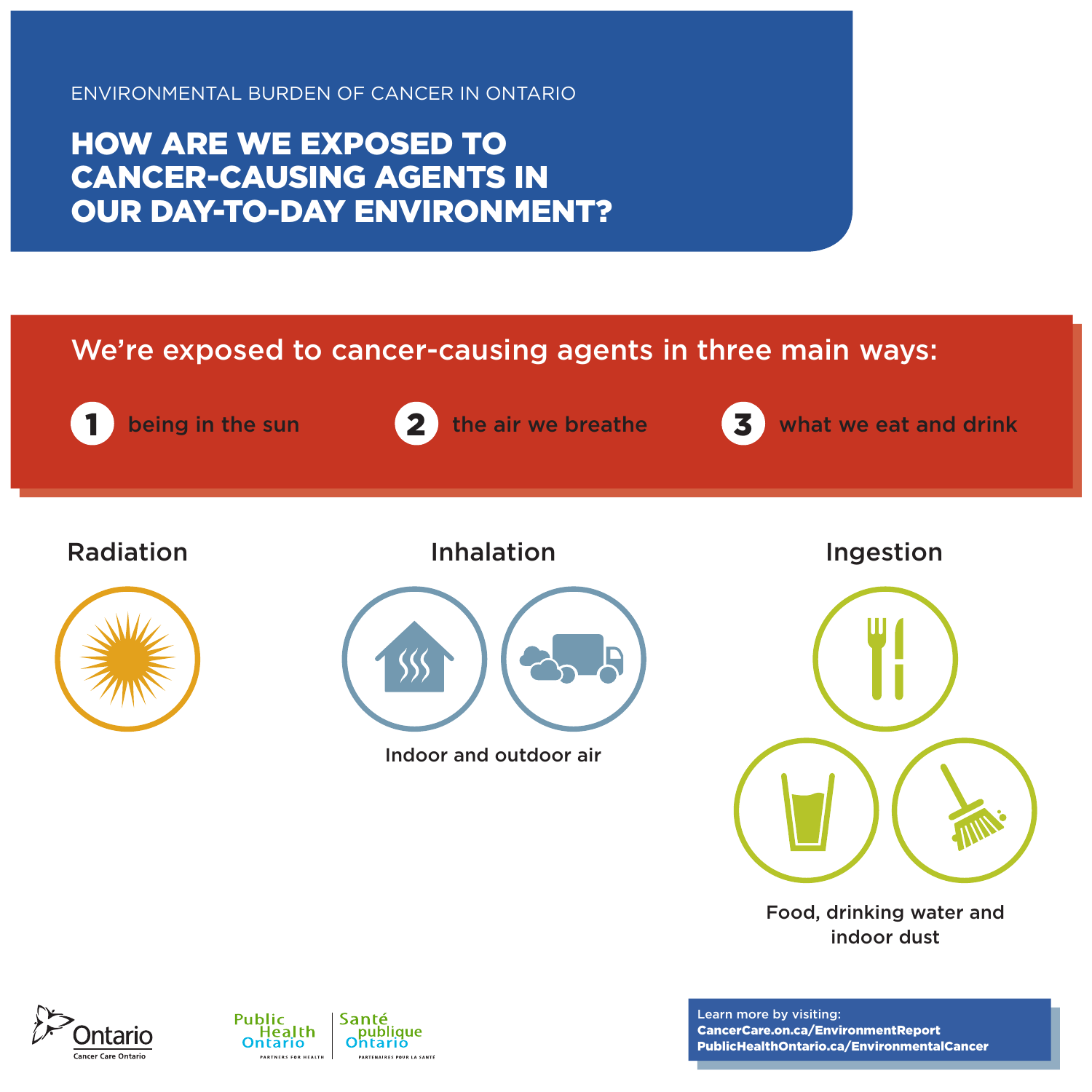HOW MANY CANCER CASES ARE ENVIRONMENTAL AGENTS ASSOCIATED WITH?

### Between:

# new cases every year **3,540 and 6,510**

That's about double the number from drinking alcohol, and half of the cases from tobacco.

x2



#### alcohol environment tobacco



÷2



PARTENAIRES POUR LA SANTÉ

Learn more by visiting: [CancerCare.on.ca/EnvironmentReport](http://www.CancerCare.on.ca/EnvironmentReport) [PublicHealthOntario.ca/EnvironmentalCancer](http://www.PublicHealthOntario.ca/EnvironmentalCancer)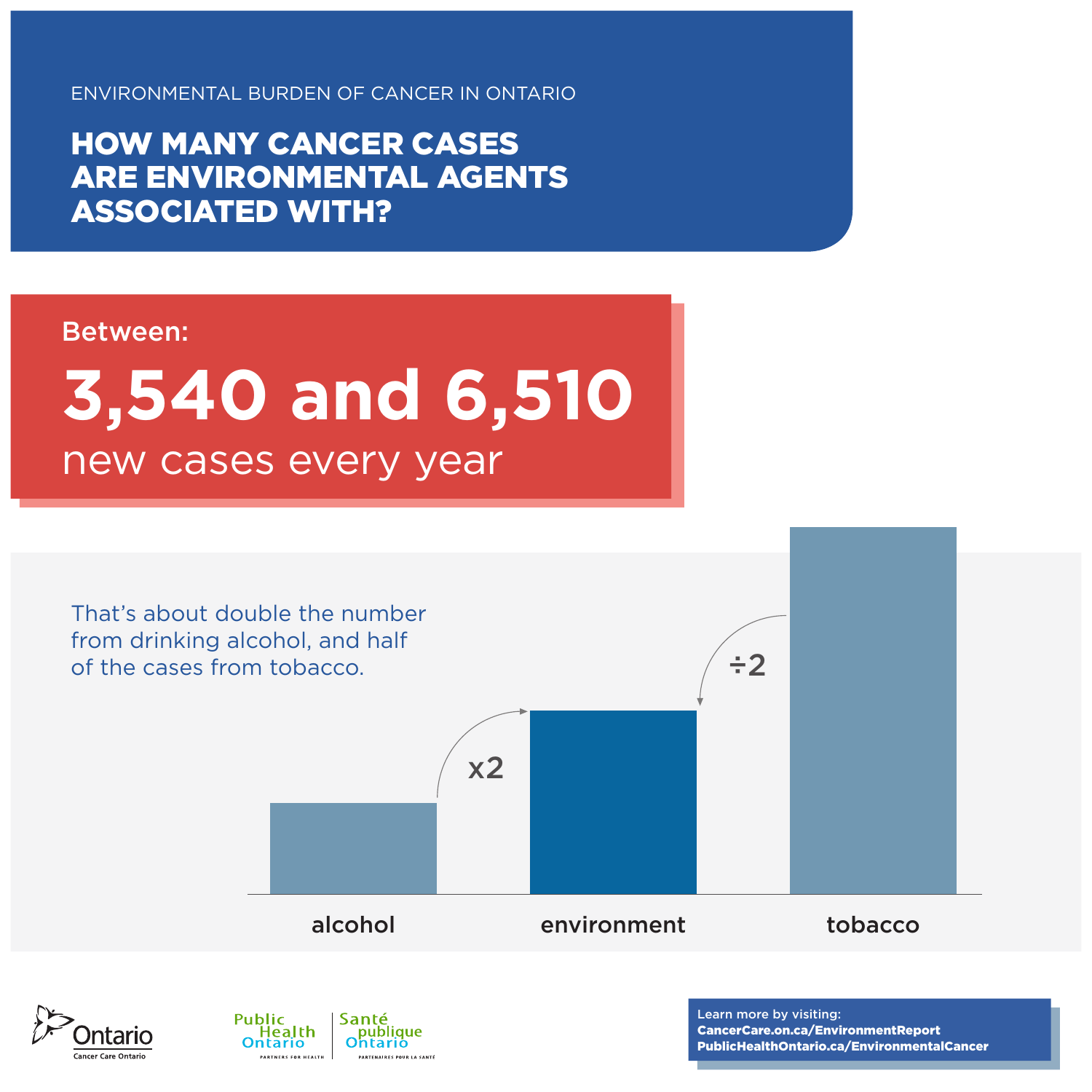







PARTENAIRES POUR LA SANTÉ

WHAT ARE THE MOST IMPORTANT CONTRIBUTORS TO CANCER IN OUR ENVIRONMENT?

> Learn more by visiting: [CancerCare.on.ca/EnvironmentReport](http://www.CancerCare.on.ca/EnvironmentReport) [PublicHealthOntario.ca/EnvironmentalCancer](http://www.PublicHealthOntario.ca/EnvironmentalCancer)